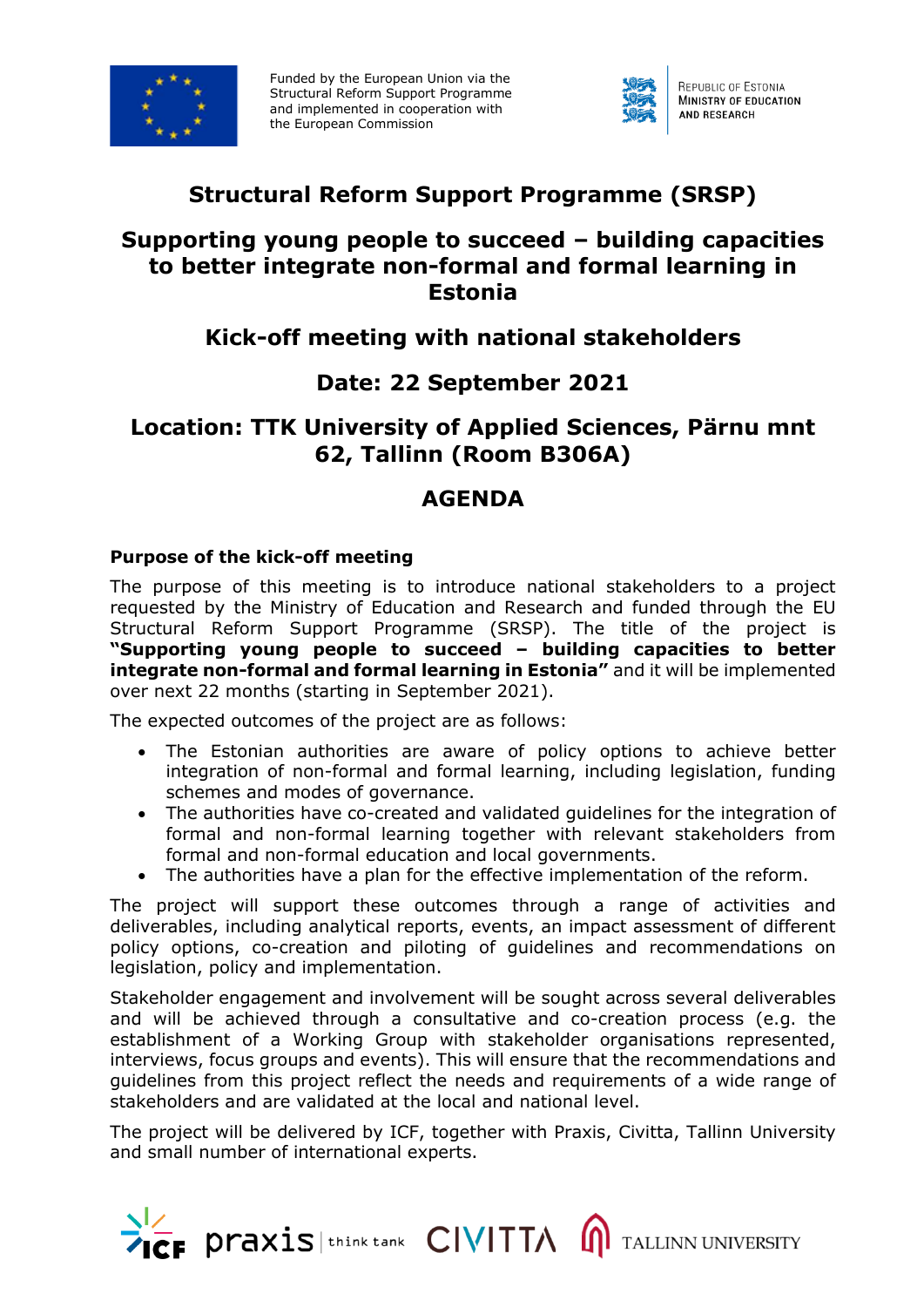#### **22 September 2021**

| 12:30 - 13:30 EEST   | <b>Networking lunch (optional)</b>                                                                                                                                                                                                                                                                                                                                                                                       |
|----------------------|--------------------------------------------------------------------------------------------------------------------------------------------------------------------------------------------------------------------------------------------------------------------------------------------------------------------------------------------------------------------------------------------------------------------------|
| $13:30 - 13:45$ EEST | Welcome                                                                                                                                                                                                                                                                                                                                                                                                                  |
|                      | Welcome to participants by the Ministry of Education and<br>Research and the European Commission                                                                                                                                                                                                                                                                                                                         |
|                      | Liina PÕLD, Ministry of Education and Research                                                                                                                                                                                                                                                                                                                                                                           |
|                      | <b>Thomas PRITZKOW, European Commission, DG REFORM</b>                                                                                                                                                                                                                                                                                                                                                                   |
|                      | Chaired by Eve Mägi, Praxis                                                                                                                                                                                                                                                                                                                                                                                              |
| $13:45 - 14:15$ EEST | Introduction to the project                                                                                                                                                                                                                                                                                                                                                                                              |
|                      | Mattias WIHLBORG, ICF (via video link)                                                                                                                                                                                                                                                                                                                                                                                   |
|                      | Chaired by Eve Mägi, Praxis                                                                                                                                                                                                                                                                                                                                                                                              |
| 14:15 - 14:30 EEST   | Q&A                                                                                                                                                                                                                                                                                                                                                                                                                      |
|                      | In this session, stakeholders will be able to share their reflections<br>and questions on the project.                                                                                                                                                                                                                                                                                                                   |
|                      | Facilitated by Eve Mägi, Praxis                                                                                                                                                                                                                                                                                                                                                                                          |
| 14:30 - 15:00 EEST   | <b>Coffee break</b>                                                                                                                                                                                                                                                                                                                                                                                                      |
| $15:00 - 15:10$ EEST | Introduction to the working group discussions                                                                                                                                                                                                                                                                                                                                                                            |
|                      | Brief introduction to the working groups and the questions to be<br>discussed.                                                                                                                                                                                                                                                                                                                                           |
|                      | Chaired by Eve Mägi, Praxis                                                                                                                                                                                                                                                                                                                                                                                              |
| 15:10 - 16:30 EEST   | <b>Working group discussion</b>                                                                                                                                                                                                                                                                                                                                                                                          |
|                      | Five parallel working groups (5-6 participants in each group),<br>providing opportunities for all stakeholders to contribute their<br>views and comments. Questions to frame the discussion:                                                                                                                                                                                                                             |
|                      | What are the current challenges that better integration of<br>non-formal and formal learning could address?<br>What practices already exist that support this integration<br>$\blacksquare$<br>(e.g. local pilots or initiatives)?<br>What opportunities do you see in terms of achieving a better<br>$\blacksquare$<br>integration of non-formal and formal learning? What are the<br>main obstacles in achieving this? |
|                      | The project team will support with note taking                                                                                                                                                                                                                                                                                                                                                                           |
| $16:30 - 16:50$ EEST | Reporting back from the working group discussions                                                                                                                                                                                                                                                                                                                                                                        |
|                      | Summary of main discussion points from the working group<br>discussions $-$ to be presented by a rapporteur (one of the<br>stakeholders) from each group                                                                                                                                                                                                                                                                 |
|                      | Chaired by Eve Mägi, Praxis                                                                                                                                                                                                                                                                                                                                                                                              |
| 16:50 - 17:00 EEST   | <b>Closing remarks</b>                                                                                                                                                                                                                                                                                                                                                                                                   |
|                      | Final words and next steps                                                                                                                                                                                                                                                                                                                                                                                               |
|                      | Mattias Wihlborg, ICF (via video link)                                                                                                                                                                                                                                                                                                                                                                                   |
|                      | <b>Riin Tamm, Ministry of Education and Research</b>                                                                                                                                                                                                                                                                                                                                                                     |